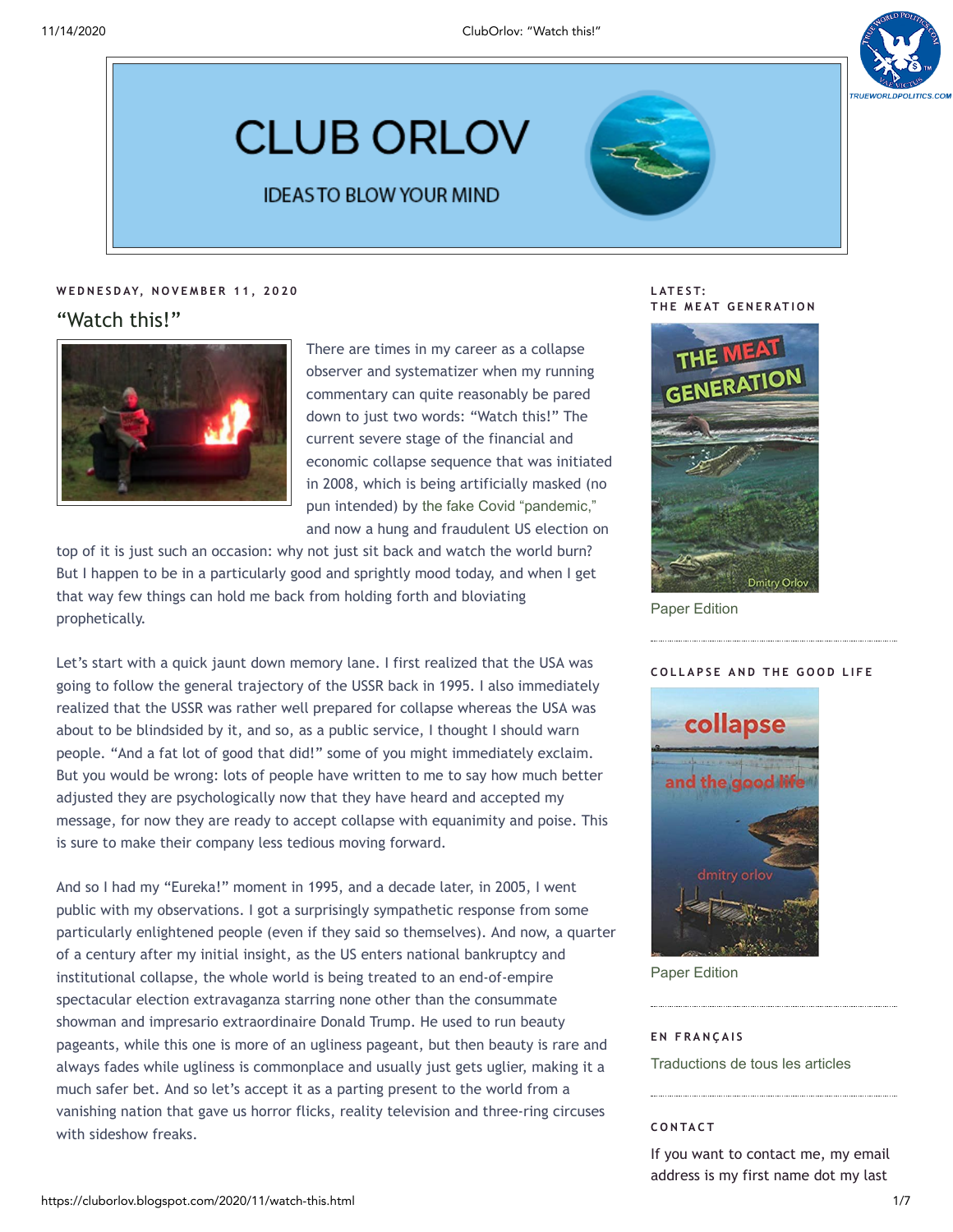11/14/2020 ClubOrlov: "Watch this!"

Within the sweeping panoramic tableau of the 2020 election, Trump (our hero) appears bathed in a golden sunset glow of nostalgia for lost American greatness which he forever promises to rekindle. Rest assured, Trump or no Trump, America will never be great again. But Trump's magic halo extends out from his resplendent orange cranial plumage and enfolds all those who pine for the lost Pax Americana and fear and loathe what America is fast becoming—which is, to put it bluntly, a holding tank for degenerates of every stripe presided over by a freak show. They pine for a time when men were manly and women womanly, when secretaries were flattered when their bosses took time away from their busy schedules to rub up against them, and when everyone was either a WASP, or worked hard on trying to look and act like one, or kept to their assigned station in life and knew better than to get too uppity. They want to believe that the ethnic melting pot can still produce noble alloys, preferably Corinthian bronze, and certainly not clinker or slag.

Arrayed against our fearless orange-hued leader, who at 74 is no spring chicken himself, is a ghoulish gaggle of geriatric gerontocrats. There is Joe Biden, 77, whose brain ran away and joined a circus some years ago but who imagines himself to be president-elect, or senator, or vice-president, or something. Having spent eight years lurking in the shadows as Obama's VP, Biden is as fit to lead as a pig is kosher after rubbing its side against a corner of a synagogue. To assist Biden in his dodderings there is his party-appointed nanny, Kamala Harris, a mere slip of a girl at 56.

Also haunting the balcony of the American mausoleum is Nancy Pelosi, 80, who still runs the House of Representatives even though proper employment for her at this point would be up on a pole keeping the birds off the corn. There is also Bernie Sanders, 79, a sad pagliaccio whose permanent role in the political Commedia dell'Arte that the Democratic Party stages every four years is to simulate democracy by cheerleading crowds of young imbeciles in Act I, to feign death after falling off his pogo stick in Act II, and to stagger to his feet, wave and smile for the curtain call.

Last but not least, there is the horrid harpy Hillary Clinton, who is relatively young at 73 but whose putrid smell and cadaverous, ghastly visage are not longer fit for public display except in most delicately contrived circumstances. Hidden even further backstage is the suppurating cadaver of George Soros who, at 90, is still pulling the strings and wreaking havoc in the US and around the world. (His minions had recently spread color revolution to Armenia, in turn causing it to "elect" Pashinyan, a choice imbecile and a traitor, who then lost a big chunk of Armenian territory to Azerbaijan.) I could mention quite a few other financial corpses and oligarchic cadavers, but will refrain, to avoid giving you nightmares. Nobody lives forever, not even Henry Kissinger, 97, and so all we have to do is wait.

In healthy societies, older leaders age out and make room for younger leaders who take over for them after a lengthy period of study and apprenticeship. In sick societies, older leaders cling to power with no one competent there to replace them and once they die are replaced by traitors and criminals. The USSR and the USA are two such examples. The late Soviet serial gerontocracy of Brezhnev, Andropov and Chernenko, who for a time haunted the balcony of the Lenin mausoleum and, once dispatched to the netherworld, were swiftly replaced by the traitorous duo of blabbermouth Mikhail Gorbachëv and Drunk President Boris Yeltsin, was a tragedy for name at gmail. No spam, please.

**S U P P O R T M Y W O R K**



## SUBSCRIBESTAR

An alternative for those who don't like Patreon.

### **S U P P O R T M Y W O R K**



A chance to have a polite and thoughtful discussion.

### **M Y O T H E R P R O J E C T S**



[Club Orlov Press](http://cluborlovpress.blogspot.com/)



S/V Quidnon ["A houseboat that sails"](http://quidnon.blogspot.com/)

 $E$  **COLLAPSE CHRONICLES VOLUME F I V E**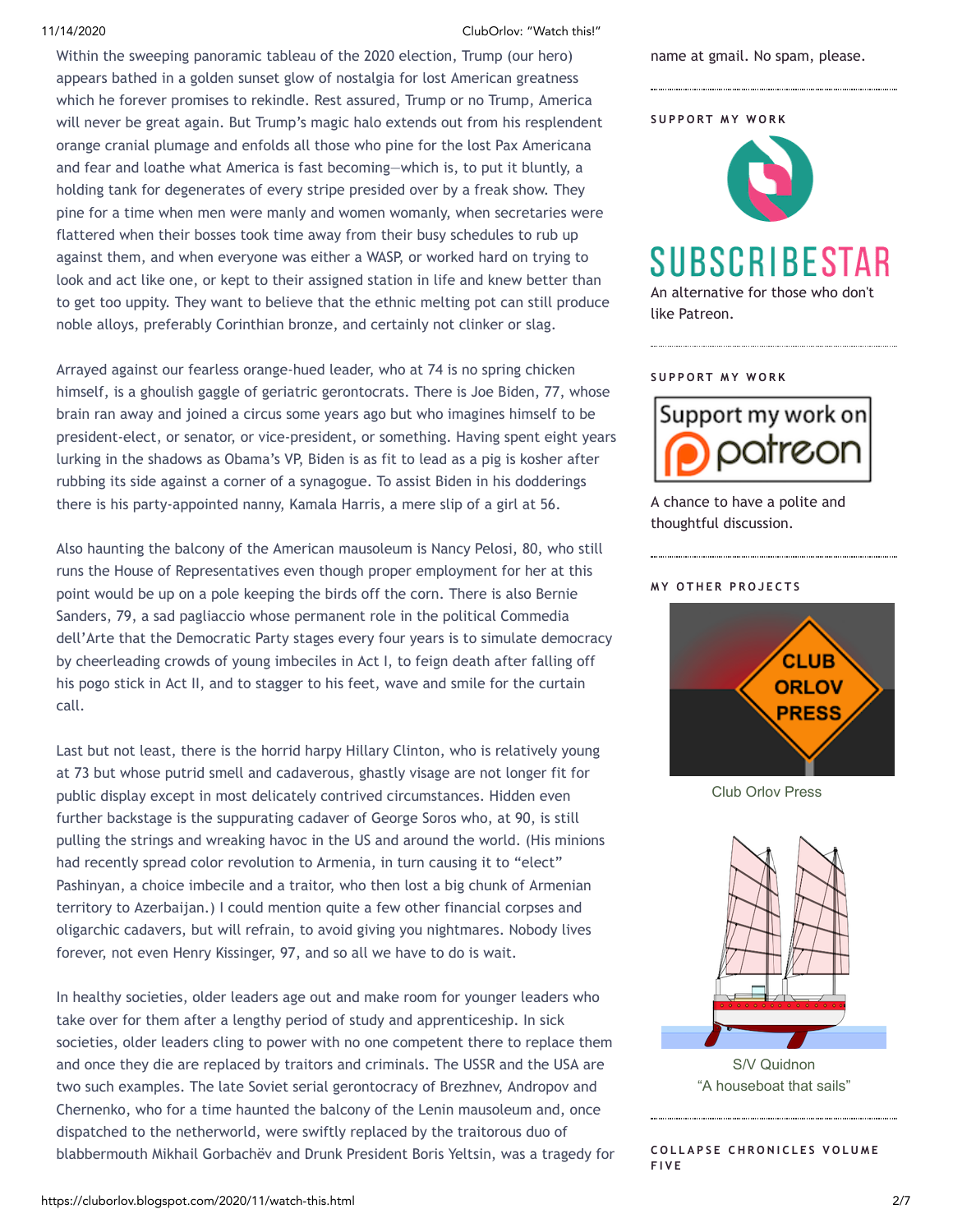11/14/2020 ClubOrlov: "Watch this!"

Russia. The resulting die-off was of the same order of magnitude as the losses incurred during World War II. In accordance with the worn-out cliché about history repeating, the current American gerontocracy is more of a farce than a tragedy, but its results are likely to be no less lethal for the population.

To complete this ghastly tableau, in the ongoing US presidential election, an almostdead candidate and his charming assistant have been voted for by an army of the undead: voters that have mailed in their ballots in spite of being deceased. I have spot-checked a bit of the incriminating evidence myself, and I am pretty sure that there were over 11,000 such voters in a single Michigan county alone. But this is by no means a local scam: among many other vote-counting shenanigans, it appears that there was a nationwide effort to order mail-in ballots for dead people, fill them out for Biden, and mail them in. You might say that this is a human rights issue: why deprive dead people of their right to vote? Isn't it about time to stop discriminating against the dead? Perhaps LGBTQ should be amended to LGBTQD for "Dead." But why stop there? Why not also add a "U" for the unborn and stop this unpardonable discrimination against abortions?

In any case, dead voters for Biden turn out to be just the tip of an entire iceberg of election fraud. There are also the over 1.8 million nonexistent yet registered voters discovered by Judicial Watch back in September. Add to that the faulty voting system, creepily named "Dominion," which miscounted votes to favor Biden. Add to that the undeservedly kid-gloved and fawning press coverage afforded to Biden and the US mass media's overwhelmingly hostile attitude toward Trump. Add to that the fraudulent poll data which, just as prior to the 2016 election, was contrived to make a fraudulent Biden victory seem plausible. Add to that the amply funded organizations such as BLM and Antifa (in which the "Anti-" prefix is gratuitous, this organization in fact being very much "Fa…") which have been ordered to protest, loot and riot in many major US cities, moving their mercenaries from location to location, where they then recruit useful idiots among the locals. What this adds up to is a vast, brazen, carelessly self-incriminating conspiracy to overthrow a sitting president through election fraud.

If you believe even for a moment that I am scandalized, disgusted and outraged by this trampling of the sacred principles of democracy, then pardon me while I shake my head sardonically while quietly chuckling to myself. No, I am not the least bit upset. In fact, this development fills me with optimism for the future. I believe that this ghastly institutional failure is a wonderful development that offers great hope to the rest of the world, and perhaps even to the US itself, although the political environment in the US appears to be rather hopeless irrespective of how horribly or wonderfully its ridiculous electoral system can be made to function.

In any case, it would be futile to try to give the US some semblance of a democratic election system. It would be like trying to clean up a beach by picking up empty beer cans around a beached whale. The presidency, after four years of ham-handed efforts to unseat a president using false evidence, is a failed institution. Congress, which now nonchalantly overspends federal revenue by a factor of three, is a fiscal zombie. The Federal Reserve, which is now a pure pyramid scheme, is a financial zombie. And then there is the rest of the ridiculously bloated US economy, which is waiting for a stiff gust of wind to cause ephemeral wealth to flood out of stocks and



[Paper Edition](https://www.amazon.com/dp/1718787758)

### $E$  **VERYTHING IS GOING A C C O R D I N G T O P L A N**



[Paper Edition](https://www.amazon.com/dp/1976297672)

### $B$  **K R INCORTHERE**



[Paper or Kindle](https://www.amazon.com/dp/0865718385)

**T H E F I V E S TA G E S O F C O L L A P S E**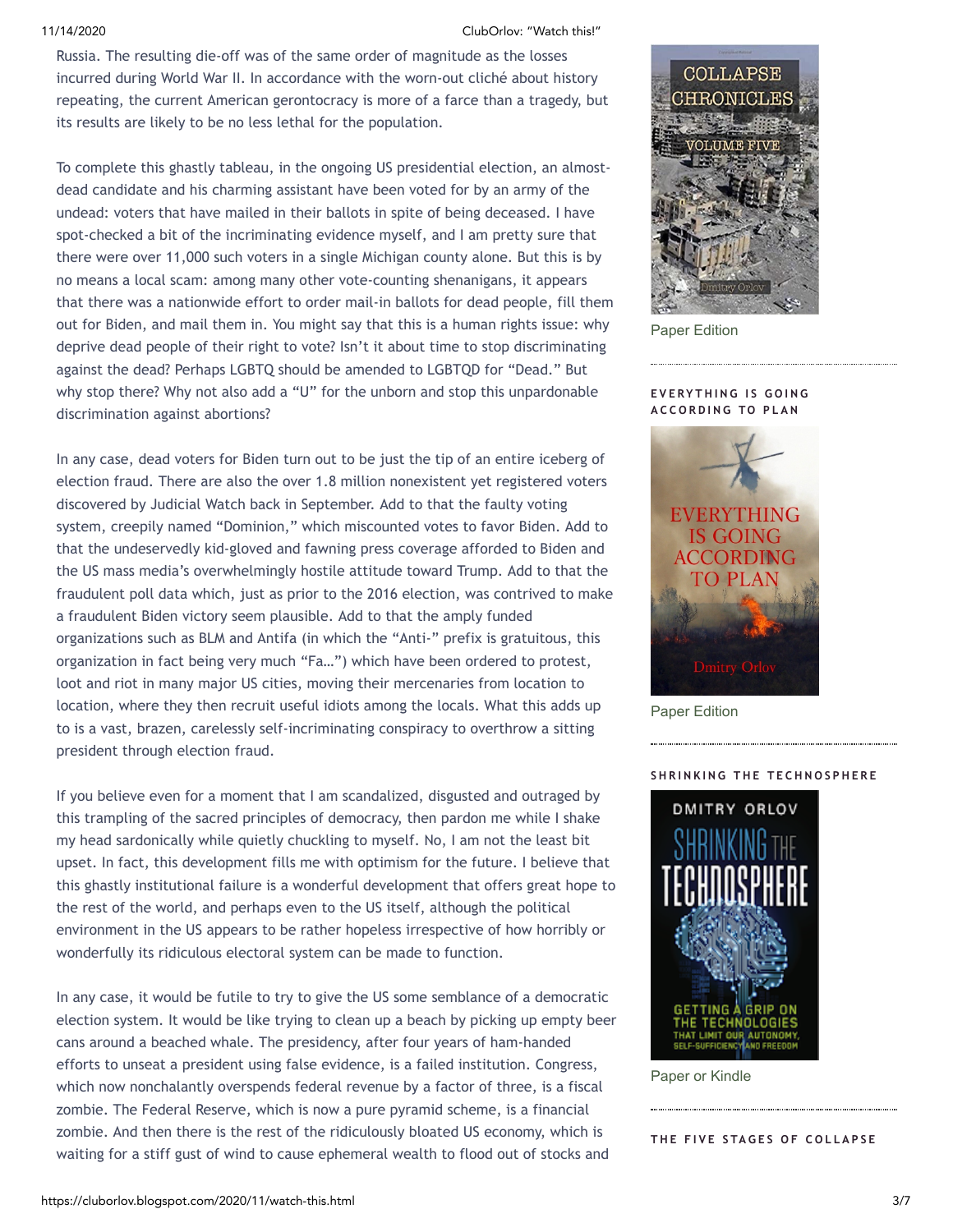11/14/2020 ClubOrlov: "Watch this!"

bonds and into cash, much of it evaporating in the process and the rest causing a tsunami of consumer price inflation.

In the course of this spectacle, the false image of the US as a shining city on a hill, a beacon for huddled masses yearning to breathe free and a beneficent global policeman safeguarding "universal human rights," enforcing "universal human values" and spreading "freedom and democracy" around the world is being stomped into the dirt, having excrement poured all over it, and being stomped into the dirt some more. As the curtain descends on this final act of Pax Americana, the image of the orange enfant terrible and the senile puppet with his child-nurse in tow playing on the teeter-totter of electoral dysfunction on the playground of second childhood will forever remain etched into the retinas of the whole world. The whole world will then be able to move on and look for worthier role models and for less corrupt policemen. And that's progress!

The collapse of the USA will make the collapse of the USSR look like a stroll through a leafy park and a boat ride on a placid pond. [I've been saying this for 15 years now.](https://www.resilience.org/stories/2006-12-04/closing-collapse-gap-ussr-was-better-prepared-collapse-us/) My message is still there, for all those who wish to understand what's been happening and to keep their sanity.

≻≼

[Home](https://cluborlov.blogspot.com/)

[Older Post](https://cluborlov.blogspot.com/2020/10/a-pound-of-flesh.html)



### **T H E P I T FA L L S O F E N G L I S H**



[Paper Edition](http://www.amazon.com/Pitfalls-English-Guide-Reference/dp/1522915567)

### **E M E R G E N C Y E Y E WA S H**



[Kindle](http://www.amazon.com/Emergency-Eyewash-Essays-Dmitry-Orlov-ebook/dp/B01A3OXIA6) or [Paper](https://www.amazon.com/dp/1515331431)

### **S O C I E T I E S T H AT C O L L A P S E**



[Kindle](http://www.amazon.com/gp/product/B01A1HDFH6) or [Paper](https://www.amazon.com/dp/1500782041)

 $CD$  **MMUNITIES THAT ABIDE**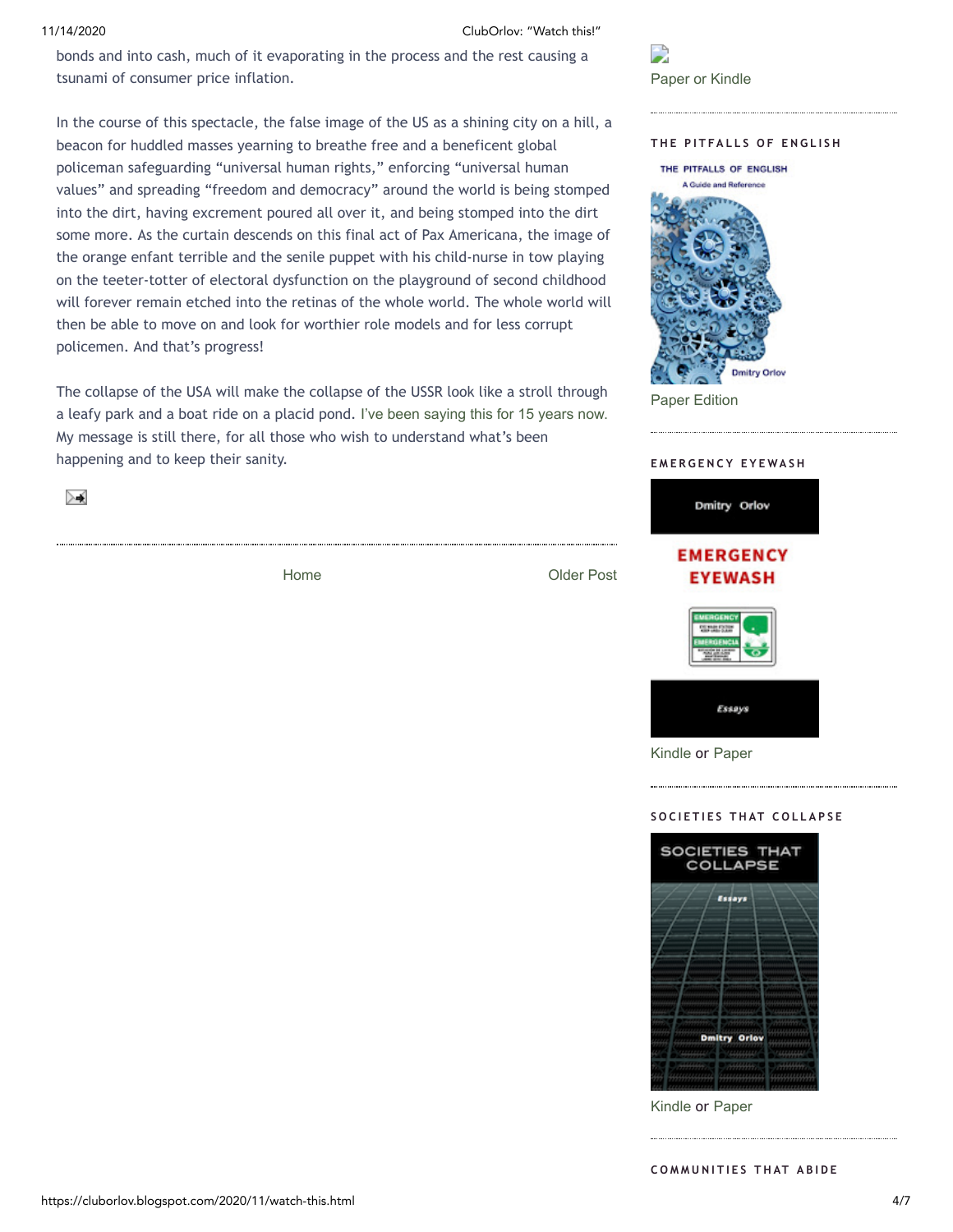

[Kindle](http://www.amazon.com/dp/B00KSR2Z6M) or [Paper](https://www.amazon.com/dp/1500742929)

### **A B S O L U T E LY P O S I T I V E E S S AY S**

. . . . . .



[Kindle](http://www.amazon.com/dp/B008047OTS) or [Paper](https://www.amazon.com/dp/1505813026)

### $HDLD YOUR APPLAUSE!$



[Kindle](http://www.amazon.com/dp/B008ELGPJC) or [Paper](https://www.amazon.com/dp/1500822752)

**R E I N V E N T I N G C O L L A P S E : T H E S O V I E T E X P E R I E N C E A N D A M E R I C A N P R O S P E C T S**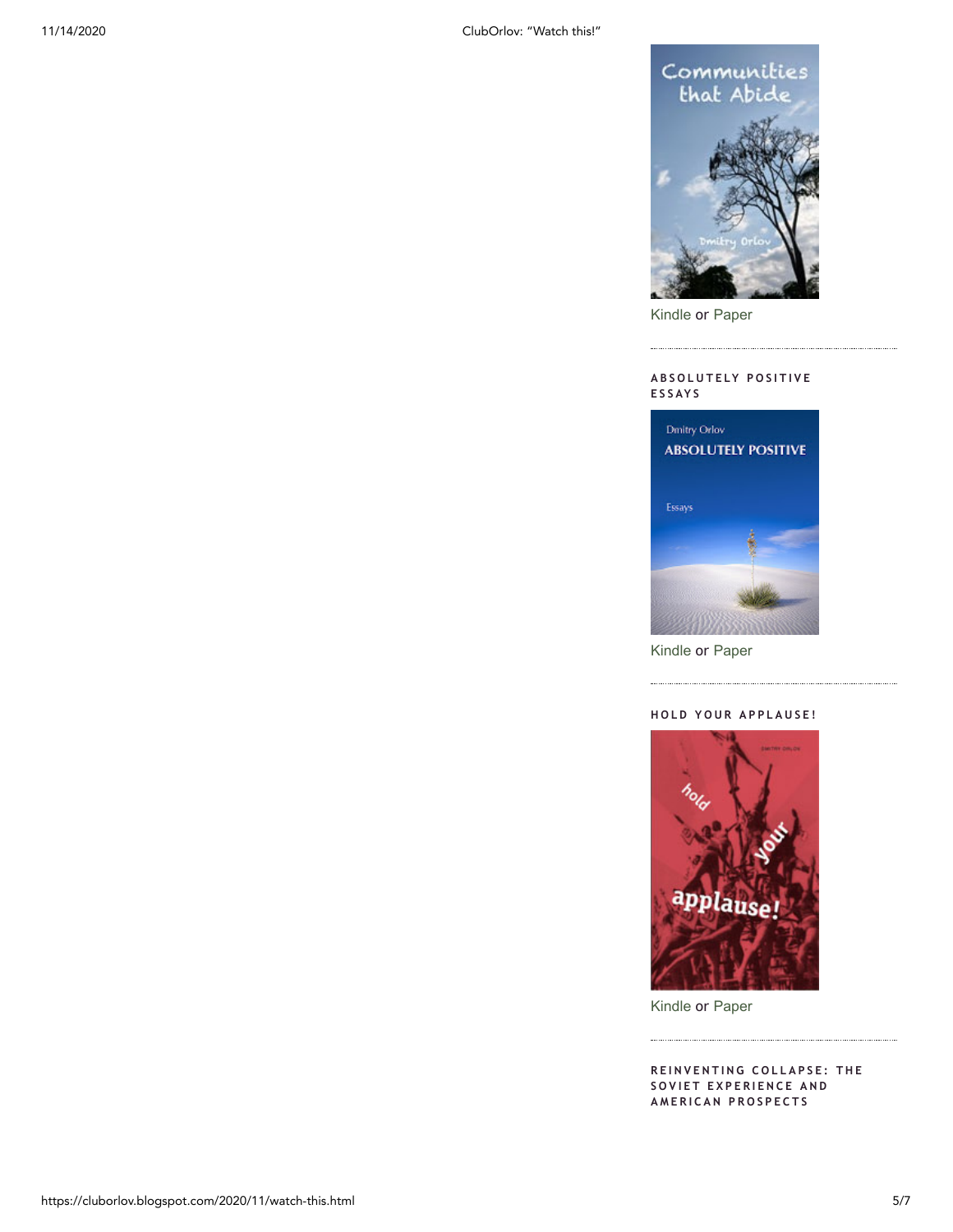

[Paper or Kindle](http://www.amazon.com/Reinventing-Collapse-Experience-American-Prospects/dp/0865716854)

### **B L O G A R C H I V E**

- [▼](javascript:void(0)) [2020](https://cluborlov.blogspot.com/2020/) ( 45 )
	- [▼](javascript:void(0)) [November](https://cluborlov.blogspot.com/2020/11/) ( 1 ) ["Watch this!"](https://cluborlov.blogspot.com/2020/11/watch-this.html)
	- [►](javascript:void(0)) [October](https://cluborlov.blogspot.com/2020/10/) ( 2 )
	- [►](javascript:void(0)) [September](https://cluborlov.blogspot.com/2020/09/) ( 5 )
	- [►](javascript:void(0)) [August](https://cluborlov.blogspot.com/2020/08/) ( 8 )
	- $\blacktriangleright$  [July](https://cluborlov.blogspot.com/2020/07/) (2)
	- $\blacktriangleright$  [June](https://cluborlov.blogspot.com/2020/06/) (4)
	- $\blacktriangleright$  [May](https://cluborlov.blogspot.com/2020/05/) (5)
	- $\blacktriangleright$  [April](https://cluborlov.blogspot.com/2020/04/) (5)
	- $\blacktriangleright$  [March](https://cluborlov.blogspot.com/2020/03/) (5)
	- [►](javascript:void(0)) [February](https://cluborlov.blogspot.com/2020/02/) ( 3 )
	- [►](javascript:void(0)) [January](https://cluborlov.blogspot.com/2020/01/) ( 5 )
- [►](javascript:void(0)) [2019](https://cluborlov.blogspot.com/2019/) ( 80 )
- [►](javascript:void(0)) [2018](https://cluborlov.blogspot.com/2018/) ( 93 )
- $\blacktriangleright$  [2017](https://cluborlov.blogspot.com/2017/) (85)
- [►](javascript:void(0)) [2016](https://cluborlov.blogspot.com/2016/) ( 84 )
- [►](javascript:void(0)) [2015](https://cluborlov.blogspot.com/2015/) ( 80 )
- [►](javascript:void(0)) [2014](https://cluborlov.blogspot.com/2014/) ( 95 )
- [►](javascript:void(0)) [2013](https://cluborlov.blogspot.com/2013/) ( 72 )
- [►](javascript:void(0)) [2012](https://cluborlov.blogspot.com/2012/) ( 63 )
- [►](javascript:void(0)) [2011](https://cluborlov.blogspot.com/2011/) ( 59 )
- $\blacktriangleright$  [2010](https://cluborlov.blogspot.com/2010/) (42)
- [►](javascript:void(0)) [2009](https://cluborlov.blogspot.com/2009/) ( 52 )
- [►](javascript:void(0)) [2008](https://cluborlov.blogspot.com/2008/) ( 47 )
- $\blacktriangleright$  [2007](https://cluborlov.blogspot.com/2007/) (3)